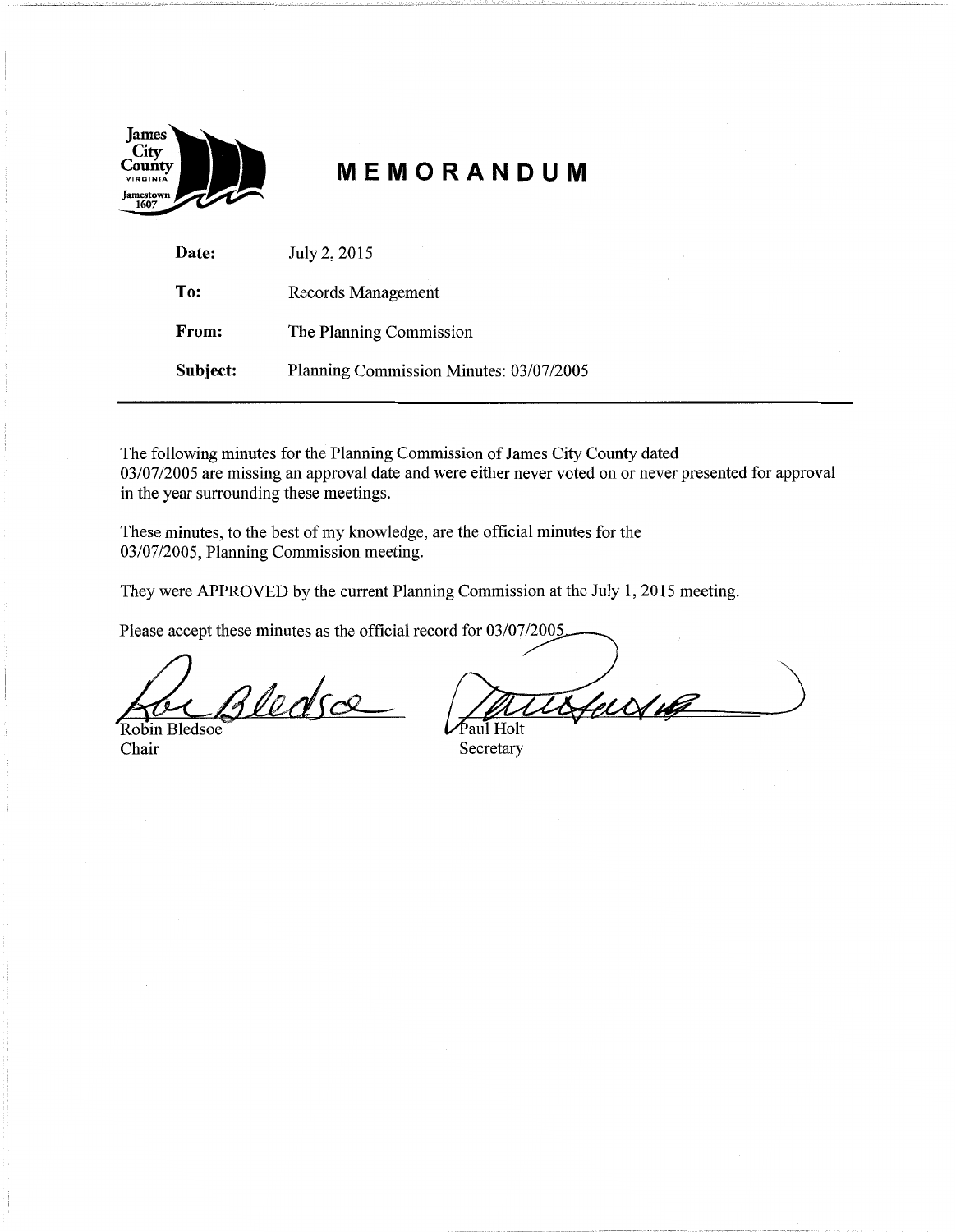A REGULAR MEETING OF THE PLANNING COMMISSION OF THE COUNTY OF JAMES CITY, VIRGINIA, WAS HELD ON THE SEVENTH DAY OF MARCH, TWO-THOUSAND AND FIVE, AT 7:00 P.M. IN THE COUNTY GOVERNMENT CENTER BOARD ROOM, 101-F MOUNTS BAY ROAD, JAMES CITY COUNTY, VIRGINIA.

| 1. | ROLL CALL          | <b>ALSO PRESENT</b>                         |
|----|--------------------|---------------------------------------------|
|    | <b>Jack Fraley</b> | John Horne, Development Manager             |
|    | Ingrid Blanton     | Leo Rogers, County Attorney                 |
|    | Donald Hunt        | Marvin Sowers, Planning Director            |
|    | George Billups     | Karen Drake, Senior Planner                 |
|    | Wilford Kale       | Tammy Rosario, Senior Planner               |
|    | Jim Kennedy        | Ellen Cook, Planner                         |
|    | Mary Jones         | Pat Foltz, Development Management Assistant |

# 2. **MINUTES**

Mr. Leo Rogers, County Attorney, introduced Ms. Kathryn Aston, the new Assistant County Attorney, to the Planning Commission.

Mr. Fraley corrected page 12, list of policy committee members.

Ms. Blanton corrected page 11, the second line, "the" wavy lines..., on page 10, she clarified that her concerns were in regard to environmental issues.

Mr. Kennedy motioned to approve the minutes as amended.

Mr. Billups seconded the motion.

The Planning Commission approved the minutes as amended with a unanimous voice vote.

#### 3. COMMTTEE AND COMMISSION REPORT

#### A. DEVELOPMENT REVIEW COMMITTEE (DRC)

Mr. Fraley presented the DRC report. The DRC heard five cases at its March 2 meeting. SP-145-04 - Colonial Heritage Phase 2 Section I and SP-116-04 - The Station at Norge were unanimously recommended for preliminary approval. SP-150-04 - Abe's Mini-Storage, SP-6-05 - Stonehouse The Villas, and S-91-04 - Marywood were deferred.

Mr. Kale motioned for approval of the report.

Ms. Blanton seconded the motion.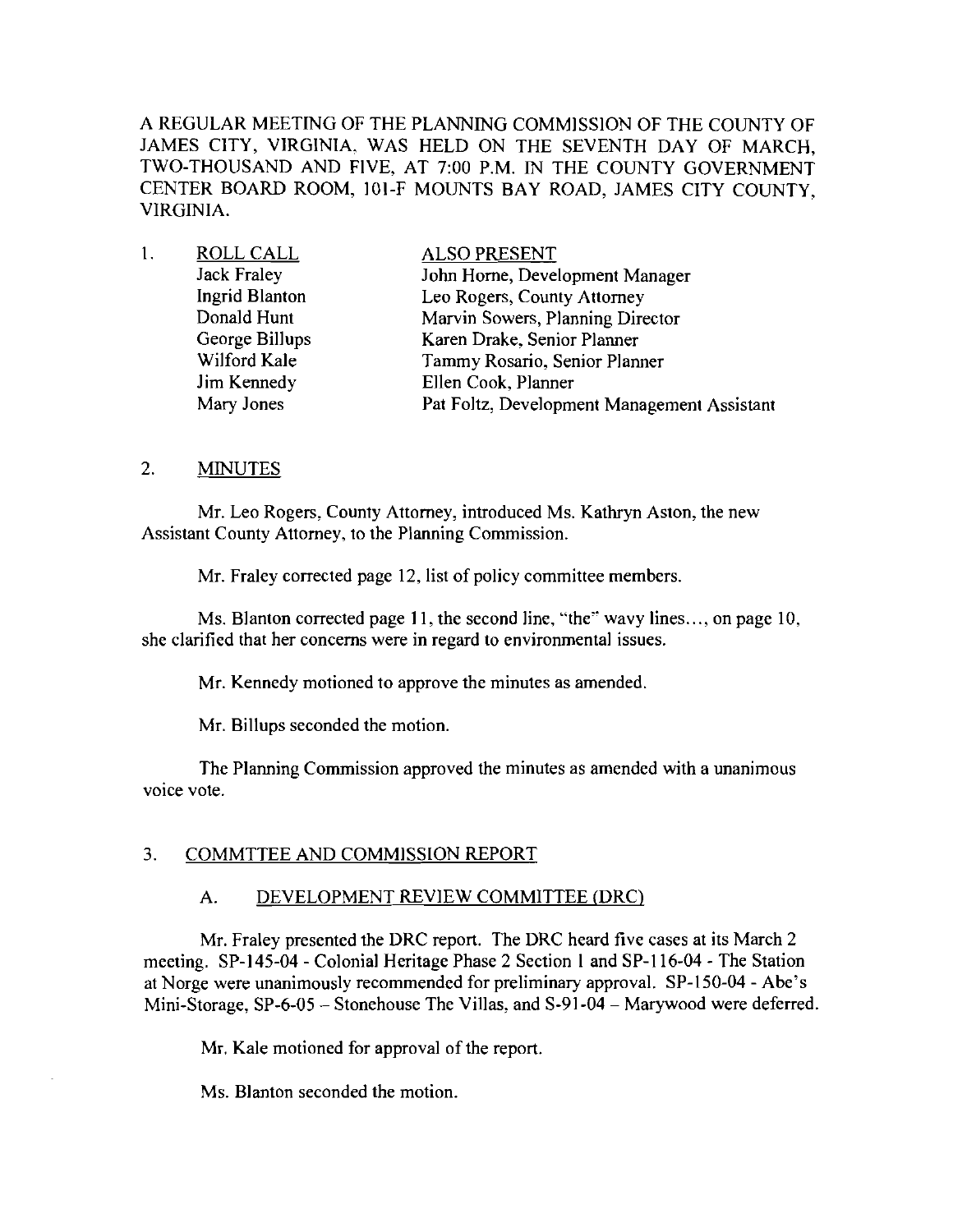The Planning Commission approved the actions of the DRC with a unanimous voice vote.

#### B. OTHER COMMITTEE REPORTS

Mr. Billups recommended deferring discussion of the Policy Committee report until the discussion of the Captial Improvement Program later in the meeting.

#### 4. PUBLIC HEARINGS

#### A. Z-15-04 & SUP-34-04 The Villas at Jamestown

Ms. Cook presented the deferral. The applicant requested more time to resolve outstanding issues.

Mr. Sowers recommended opening the public hearing and leaving it open until the April 4 meeting.

Mr. Hunt opened the public hearing.

Seeing no speakers, Mr. Hunt continued the public hearing until the April meeting.

#### B. Z-13-04 & SUP-31-04 Monticello at Powhatan North

Ms. Rosario presented the request for indefinite deferral. The applicant requested more time to resolve outstanding issues.

Mr. Fraley commended the applicant for his willingness to work with the Planning Commission to address the issues raised by staff and the general public.

Mr. Hunt opened the public hearing.

4

 $\sim$ 

Seeing no speakers, Mr. Hunt closed the public hearing.

#### C. SUP-36-04 Farm Fresh Gas Pumps

Ms. Cook presented the deferral request. The applicant requested additional time to resolve outstanding issues.

Ms. Blanton asked if parking on the site had been discussed since the last meeting.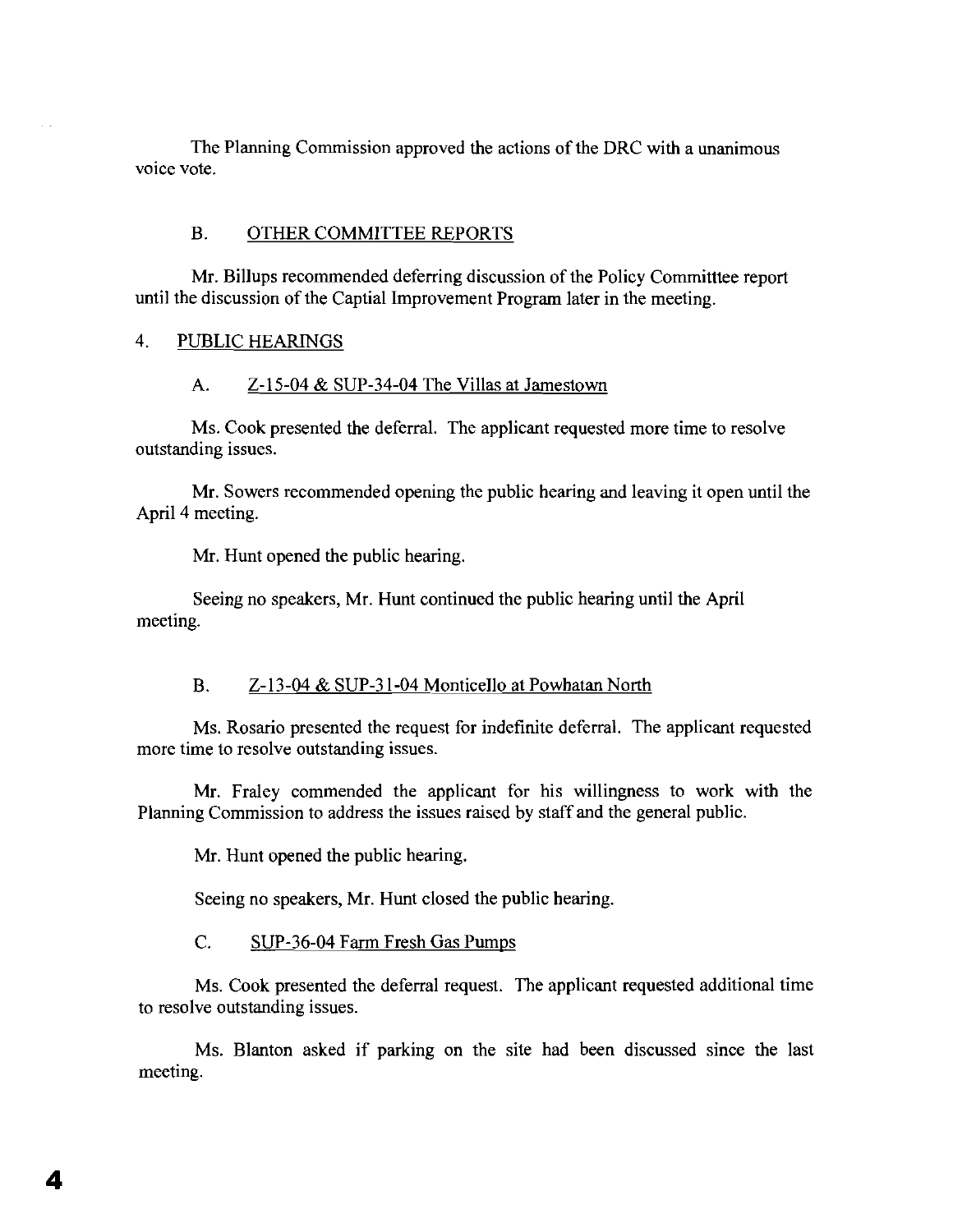Mr. Sowers responded that parking had been discussed but the main issue to be resolved was the placement of the gas pumps in relation to the utility lines.

Mr. Hunt opened the public hearing.

Seeing no speakers, Mr. Hunt continued the public hearing until the April 4 meeting.

D. Review of the FY 2006-2010 Capital Improvements Program

Ms. Rosario presented the staff report. She outlined the Policy Committee recommendations of capital improvements for public facilities and water and sewer systems in the County for Fiscal Year  $2006 - 2010$ .

Mr. Fraley asked for some background as to how many high-priority projects, historically, are funded.

Mr. Kennedy stated that the Supervisors use the list as a guide for their own budget considerations, and that a range of projects are funded.

Mr. Billups stated that the main goal of the CIP was to assign priority to public projects using the Comprehensive Plan as a guide.

Mr. Hunt stated that the list reflects the best set of priorities, based on the consensus of the committee.

Mr. Hunt opened the public hearing.

Seeing no speakers, Mr. Hunt closed the public hearing.

Mr. Fraley motioned to accept the CIP rankings.

Mr. Billups seconded the motion.

The Planning Commission accepted the recommendation of the CIP rankings with a unanimous voice vote.

## E. SUP-OI-OS Alice's Wonderland Playhouse

Ms. Rosario presented the staff report. Ms. Alice Wilson has applied for a special use permit to operate a child daycare center at 2942 Chickahominy Road. The parcel is further identified as parcel (2-2) on *lCC* Tax Map (22-2). The property is zoned R-8, Rural Residential and is designated as Rural Lands on the 2003 Comprehensive Plan Land Use Map. Recommended uses on properties designated Rural Lands include agricultural and forestal activities together with certain recreational public or semi-public and institutional uses. Rural residential uses are appropriate at a density of no more than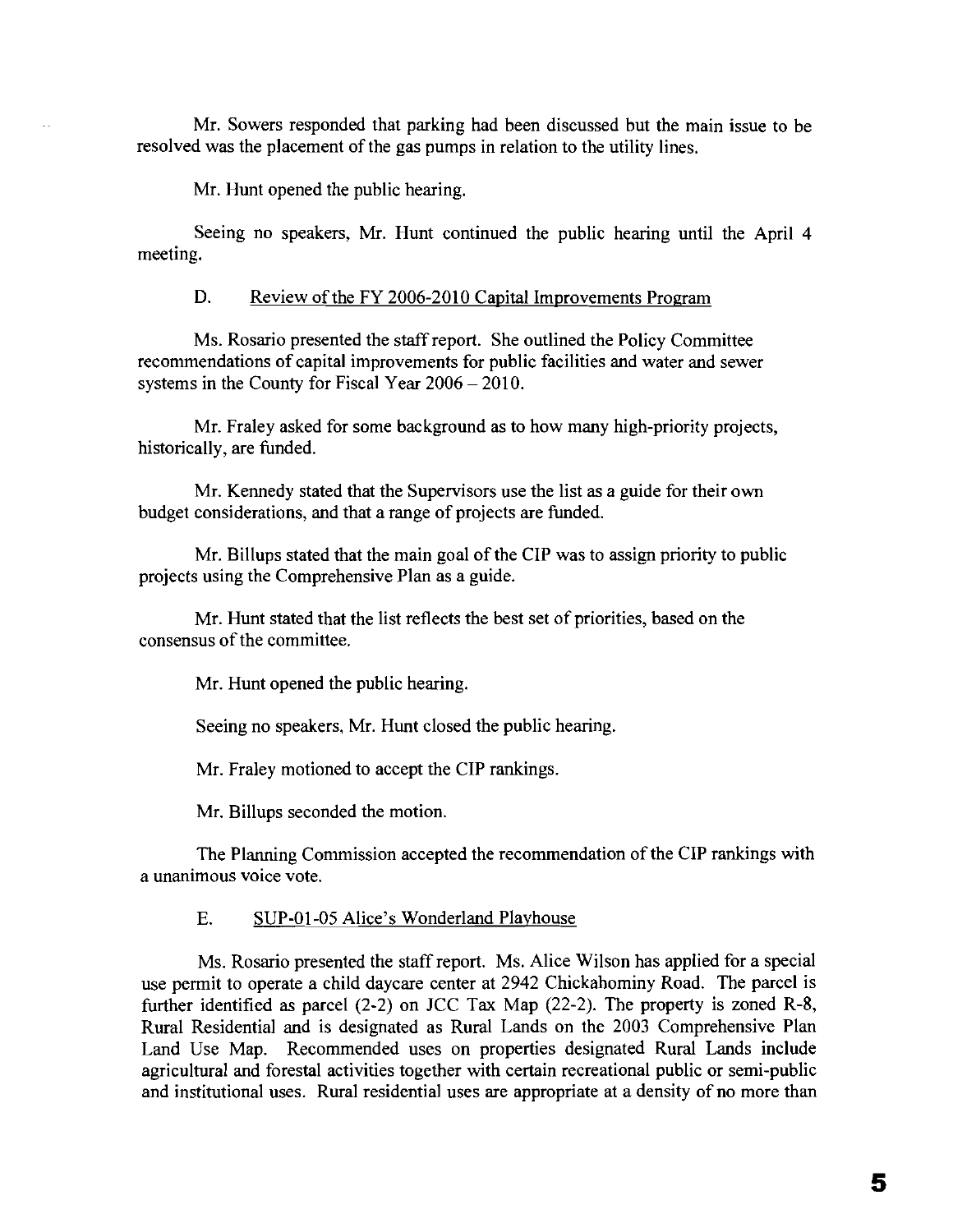one unit per three acres. Smaller direct agricultural or forestal support uses, home-based occupations, and certain uses which require very low intensity settings relative to the site in which it will be located may be considered on the basis of a case-by-case review, provided such uses are compatible with the natural and rural character of the area.

Staff recommended the Planning Commission approve the application with the conditions listed in the staff report.

Ms. Blanton asked if the proposed drainfield enlargement would help the applicant move the operation away from sensitive areas on the site and away from using disposable items.

Ms. Rosario responded that, to accommodate the food preparation and laundering requirements of the use, the drainfield would be modified and could potentially keep the applicant from relying on disposable items.

Mr. Billups asked what effect water conservation measures would have on the well system.

Ms. Rosario responded that drought tolerant landscaping and water conserving fixtures would reduce the impact on the groundwater supply in the area.

Mr. Billups asked what the maximum number of anticipated children would be.

Ms. Rosario responded that the maximum occupancy would be forty-nine persons, including children and staff. The most children that could be served, given a set ratio between staff and children, would be forty children.

Mr. Billups affirmed that the building and site would have to go through renovation and site design before the use could be initiated.

Ms. Rosario responded that the applicant must go through the site plan review process, where issues connected to landscaping, stormwater management, and parking would be resolved. The applicant would also need approval from the Health Department and the Virginia Department of Social Services prior to obtaining a license.

Mr. Fraley asked about the traffic requirements for the site.

Ms. Rosario responded that VDOT had recommended the existing access points be reduced to one at the east end of the property. This recommendation would be considered during the site plan stage.

Mr. Hunt opened the public hearing.

Ms. Alice Wilson stated her support for this process and her willingness to work with the County to provide a needed service to the Toano area.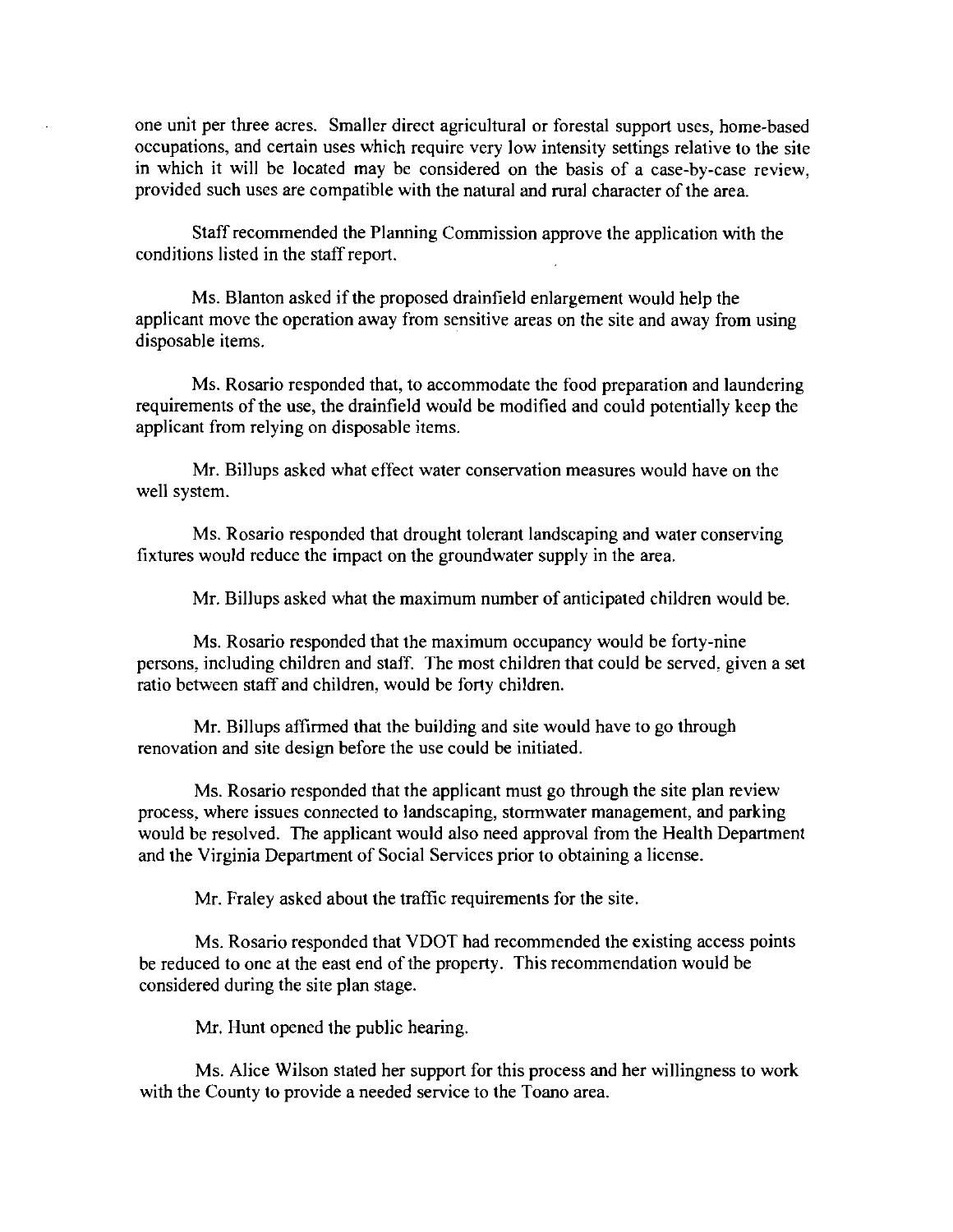Ms. Alice Wilson stated her support for this process and her willingness to work with the County to provide a needed service to the Toano area.

Mr. Kale asked Ms. Wilson if she had any issues with the conditions recommended by staff.

Ms. Wilson responded that she had none.

Mr. Alonzo Sackrin spoke in support of the application, citing the advantages of the proposed use.

Seeing no other speakers, Mr. Hunt closed the public hearing.

Mr. Kennedy spoke to the revitalization of the structure and stated his support of the application. He motioned approval.

Mr. Kale stated his support for the application and added that child care businesses are closely regulated by the Commonwealth of Virginia. Mr. Kale seconded the motion.

Ms. Blanton commended the applicant for her work and stated her support.

The Planning Commission voted 7-0 to support the application: YES: (7) Hunt, Jones, Fraley, Blanton, Kennedy, Kale, Billups. NO: (0)

# F. SUP-02-05 & SUP-03-05 JCSA Water Storage Facility Warhill & Stonehouse

Ms. Drake presented the staff report. JCSA has applied on behalf of Stonehouse at Williamsburg, LLC for a special use permit and height waiver to construct an elevated water tower storage facility approximately 165' tall and the associated water transmission mains at 9186 Six Mt. Zion Road in the Stonehouse Commerce Park. The property is zoned PUD-C, Planned Unit Development-Commercial and can be further identified as Parcel (I-I) on the JCC Real Estate Tax Map (6-4). The property is designated Mixed Use on the 2003 Comprehensive Plan Land Use Map.

JCSA has also applied on behalf of James City County for a special use permit and height waiver to construct an elevated water tower storage facility approximately 165' tall and the associated water transmission mains at 5700 Warhill Trail in the Warhill Sports Complex. The property is zoned R-8, Rural Residential and can be further identified as Parcel (1-12) on the JCC Real Estate Tax Map (32-1). The property is designated Park, Public, or Semi-Public Open Space on the 2003 Comprehensive Plan Land Use Map.

Staff recommended approval of both cases.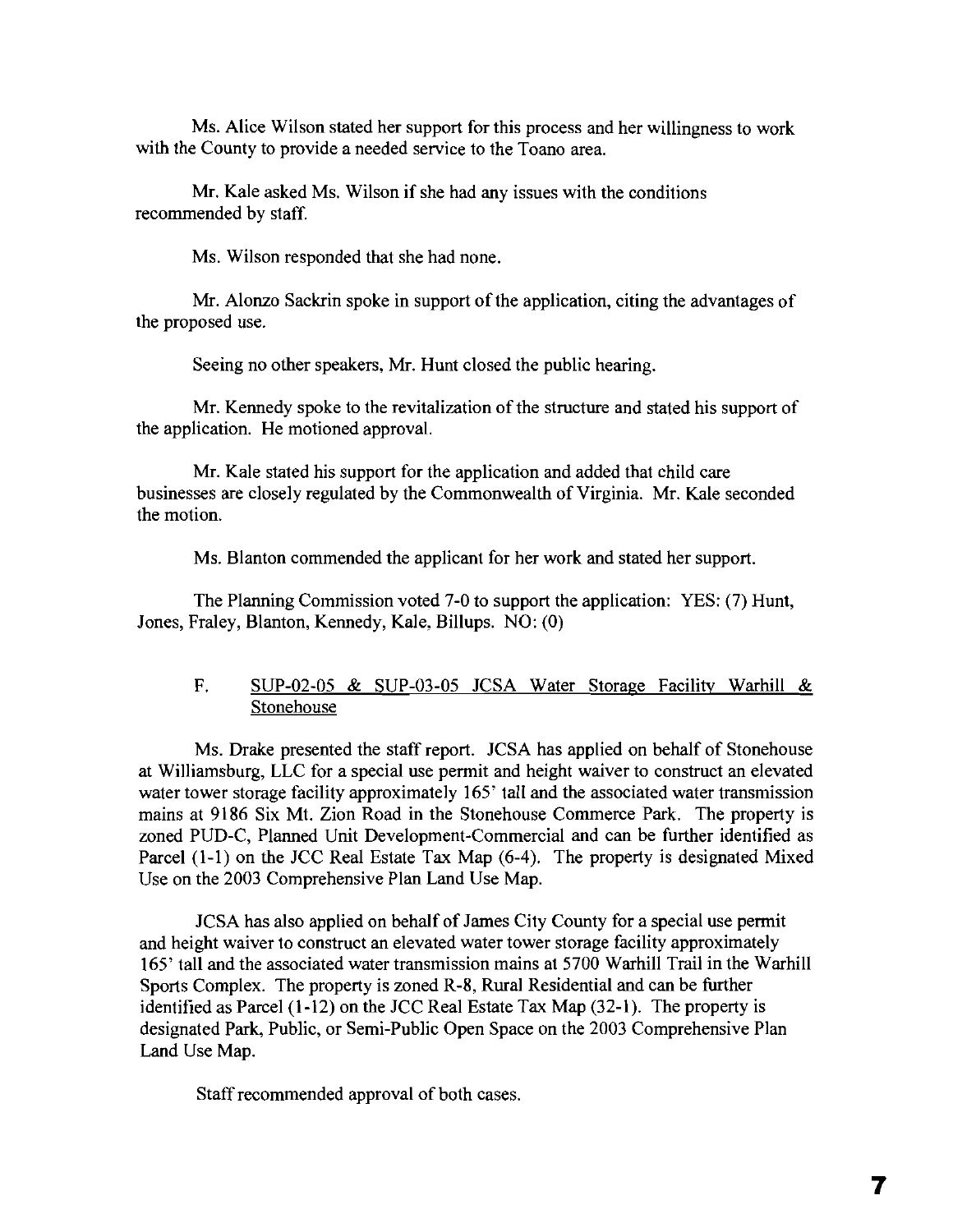Ms. Blanton asked if an archaeological study was required as part of this application.

Ms. Drake responded that the information presented utilized existing archaeological study information.

Mr. Hunt opened the public hearing.

Mr. Larry Foster, General Manager of JCSA, made a short presentation outlining the visual impacts, benefits for the water system, and the daily workings of the water towers.

Mr. Kale asked Mr. Foster how the current storage facilities are attached to the water main in Season's Trace.

Mr. Foster stated that the tank is currently served by an existing water line through Season's Trace.

Ms. Blanton asked Mr. Foster to review any interruptions of service that might be incurred by the constructions.

Mr. Foster responded that JCSA did not anticipate any service interruptions.

Mr. Kennedy stated his support for the application and highlighted JCSA's history of positive work.

Mr. Billups asked if any plans existed to develop property adjacent to the site.

Mr. Foster responded that he knew of no plans to develop the immediately adjacent areas since the parcels are part of the Warhill tract and are under County control.

Mr. Hunt asked Mr. Foster what he perceived the timeline for construction to be.

Mr. Foster responded that he expected both facilities to be online by 2007.

Mr. Mark Rinaldi representing the Economic Development Authority, 10l-C Mounts Bay Road, thanked the Commission for its favorable recommendation for ZO-O1 05 and expressed his support of the two cases presented.

Seeing no other speakers, Mr. Hunt closed the public hearing.

Mr. Kennedy moved approval of both items.

Mr. Kale seconded the motion.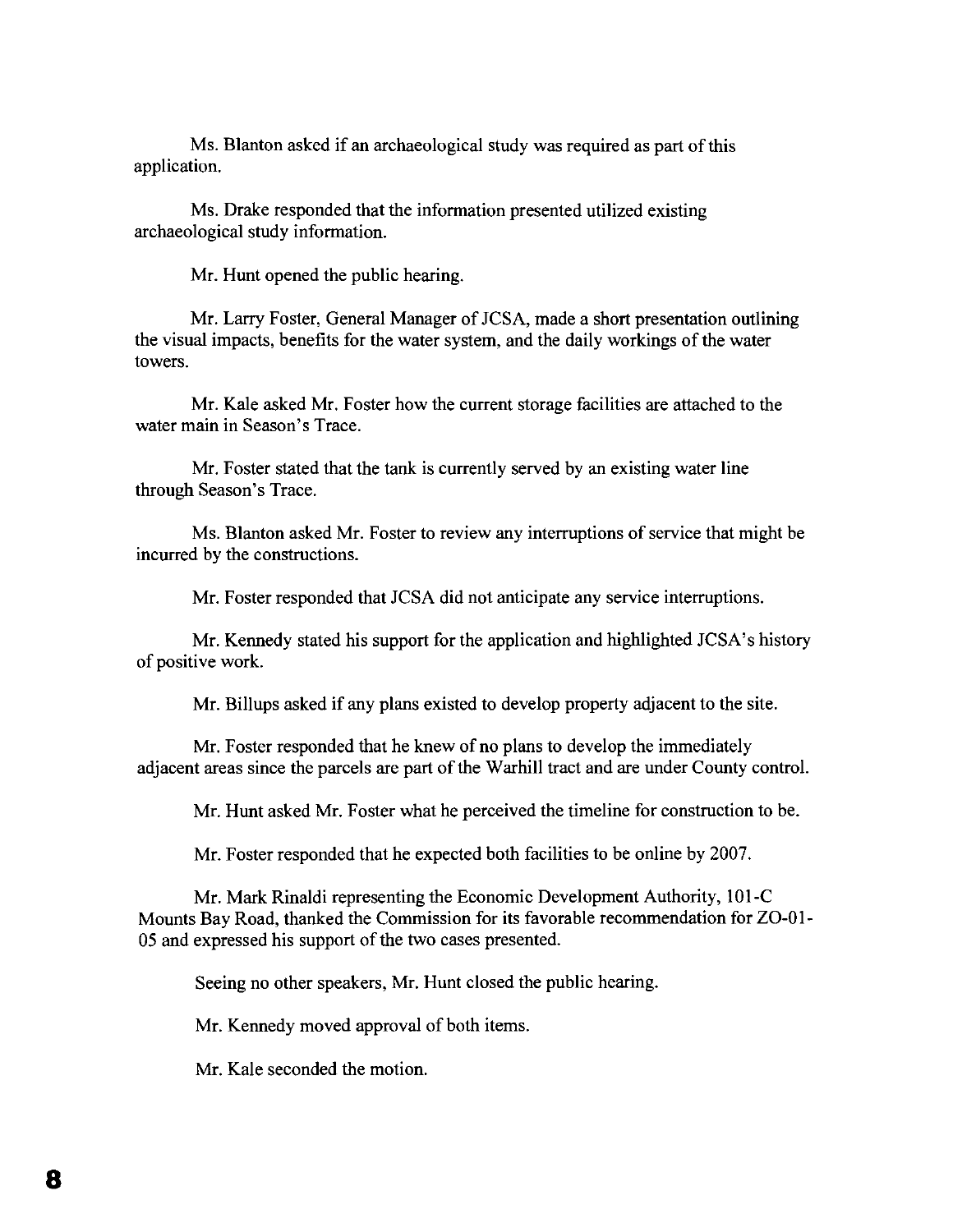The Planning Commission voted 7-0 to support both applications: YES: (7) Hunt, Jones, Fraley, Blanton, Kennedy, Kale, Billups. NO: (0)

## G. Z-14-04 Pocahontas Square Proffer Amendment

Ms. Cook presented the staff report. Mr. Jay Epstein has applied to amend the proffers for approximately 14 acres at 8814, 8838, and 8844 Pocahontas Trail currently zoned R-5, Multi-family Residential, with proffers. The applicant has proposed to amend proffers related to the percentage of affordable dwelling units, the owners association, sidewalks, and cash contributions for community impacts. Ninety-six affordable townhouse units at a density of approximately 6.9 dwelling units per acre were approved for this site in 2003. The property is also known as parcels (1-4), (I-SA) and (1-5) on the James City County Real Estate Tax Map (59-2). The site is designated for Low Density Residential development on the James City County Comprehensive Plan Land Use Map. Recommended uses on property designated for Low Density Residential include very limited commercial establishments, single family homes, duplexes, and cluster housing with a gross density of 1 unit per acre up to 4 units per acre in developments that offer particular public benefits. Staff recommends approval of the application.

Mr. Kennedy asked if redistricting had been accounted for in the school numbers presented in the staff report.

Ms. Cook responded that the 2005 enrollment numbers were used to determine school projections.

Mr. Kennedy asked if any other affordable housing projects were expected to be resubmitted or revised.

Ms. Cook responded that Pocahontas Square was the only affordable housing project resubmitted for a proffer amendment at this time.

Mr. Kennedy spoke to the need addressed by this affordable housing project but expressed concern that the number of affordable units in this application had been reduced from the previous application. He stated that he was in favor of the deed restrictions placed on units to keep them in the affordable range.

Mr. Sowers stated that the deed restriction placed on units to keep the units affordable was one of the primary factors that caused staff to recommend approval.

Ms. Blanton expressed her reservations at the revisions presented in this application, where the number of affordable units was decreased substantially. She asked what the basis was for the cash proffers presented in the application.

Ms. Cook responded that the cash contributions proffered by the applicant were consistent with recent cash proffers for schools and community impacts. Another typical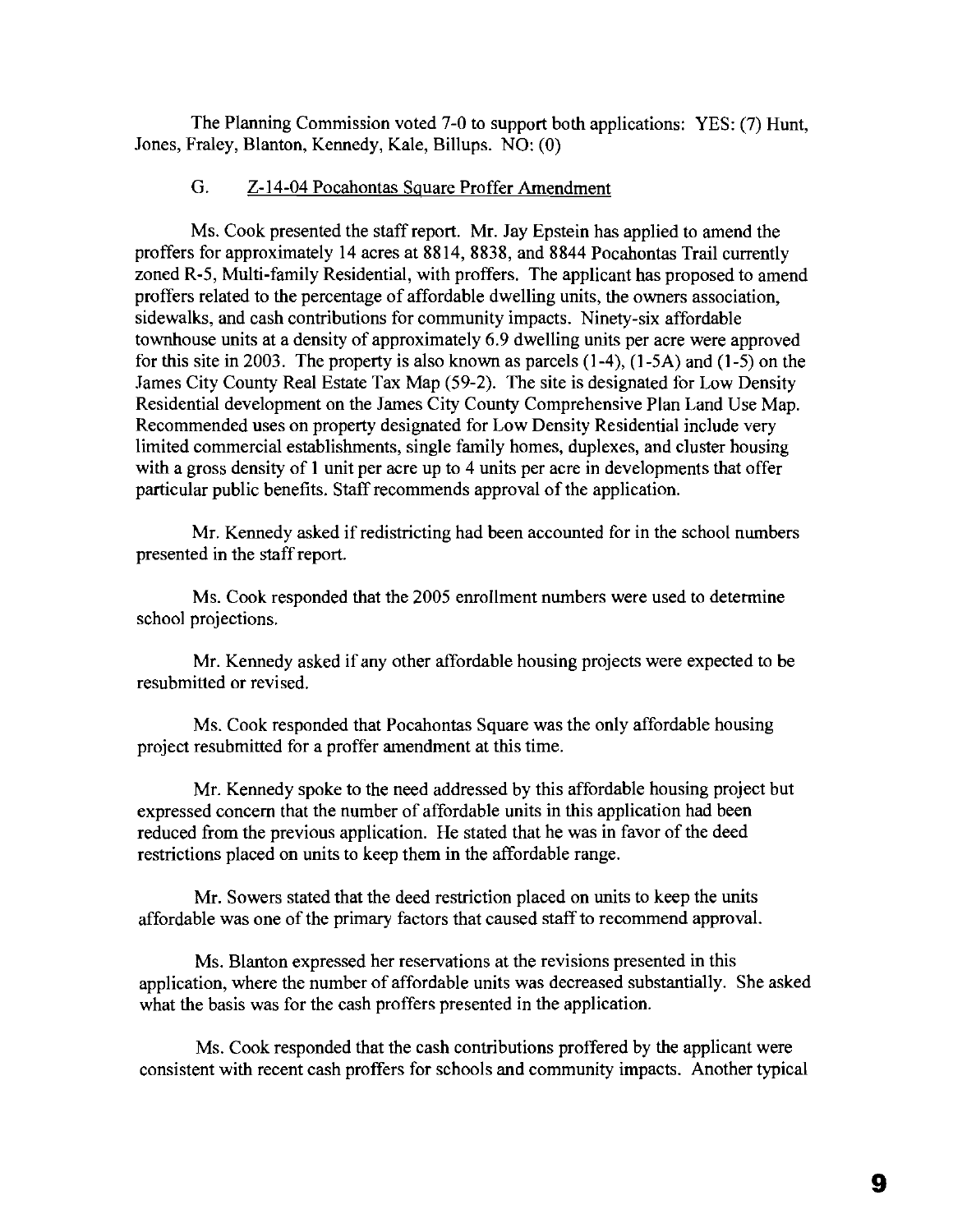cash proffer, for JCSA, was not suggested since the site is served by Newport News Waterworks.

Mr. Kennedy asked about the discrepancy between the cash proffers presented in this application and the projected school proffer figures being considered for incorporation into a formal Board School Proffer policy.

Mr. Sowers responded that, in absence of a board policy addressing cash proffers, that the proffers were based on typical recent cash proffers.

Mr. Fraley asked what factors dictated the calculation of cash contributions proffered per lot.

Mr. Sowers responded that, in absence of a Board policy, no differentiation was figured into the suggested per-lot proffer amounts.

Mr. Rogers addressed the cash proffer policy issue. He stated that the Board will be evaluating the overall impact created by each residential development and differentiating them by the types of units proposed.

Mr. Fraley asked if cash proffers had been included for the original project.

Ms. Cook responded that no cash proffers had been included.

Mr. Kale asked Ms. Cook to state the difference in the density figures presented in the application and the density recommended in the Comprehensive Plan.

Ms. Cook outlined the two sets of figures.

Mr. Kale asked why the higher density in the application had received a favorable recommendation originally.

Ms. Cook responded that the higher density of surrounding development had been taken into account, as had the expressed need for affordable housing.

Mr. Sowers added that the density would still be lower than the adjacent development of Brookside Haven.

Mr. Billups asked if the Office of Housing and Community Development had been consulted about the current application.

Mr. Rick Hanson, of the Office of Housing and Community Development, stated that he had worked directly with Planning in reviewing this project and that the application offered some significant advantages.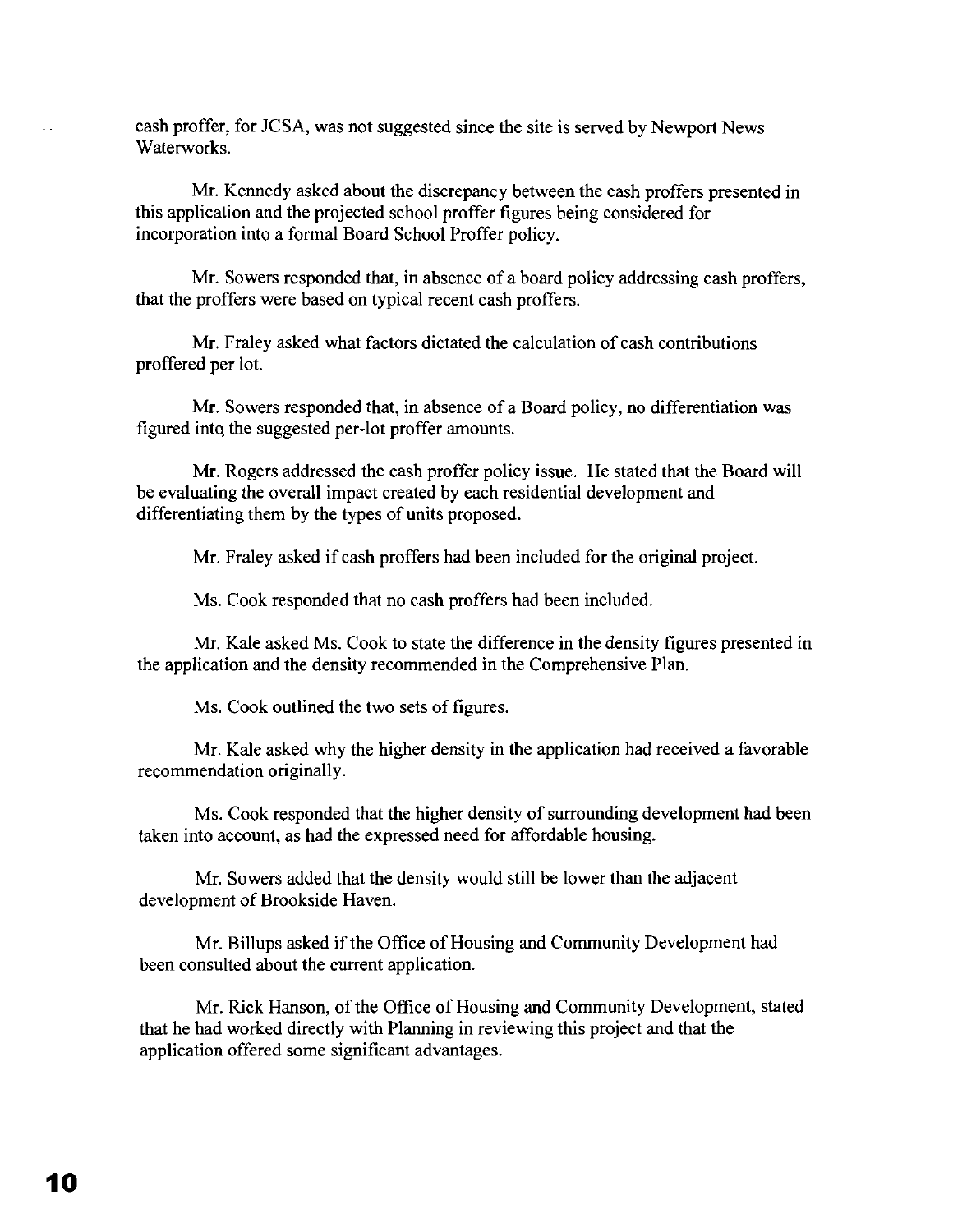Mr. Kennedy asked if the people on the affordable housing waiting lists lived in James City County.

Mr. Hanson responded that most of the people on waiting lists in his office either lived or worked in James City County.

Mr. Billups asked Mr. Hanson if he had negotiated any agreements to secure affordable housing units in this or any other recent development.

Mr. Hanson responded that his office had worked with a number of developers who have participated in the County's affordable housing programs.

Mr. Sowers added that the proposed proffers contained provisions requiring coordination between the applicant and the Office of Housing and Community Development.

Mr. Fraley asked Mr. Hanson how many names are on the waiting list for affordable housing and how long the average wait is.

Mr. Hanson responded that his list has about one hundred qualified buyers and that the average waiting time varies with the type of housing desired by the buyer.

Mr. Fraley asked Mr. Hanson if this proposal would significantly help the aims of his Office.

Mr. Hanson responded that this project would help his Office.

Ms. Blanton asked Mr. Hanson how this application compared to the previous project.

Mr. Hanson responded that this proposal offered new benefits, such as deed restrictions and a range of pricing points.

Ms. Blanton asked how Mr. Hanson felt about the Health-E Community concept.

Mr. Hanson responded that he supported many of the features offered by Health-E-Communities.

Ms. Jones asked Ms. Cook if units priced under \$110,000 would all be the smaller 1,200 square foot units.

Ms. Cook responded that the units priced under \$1110,000 would be the smaller units shown on the Master Plan.

Mr. Hunt opened the public hearing.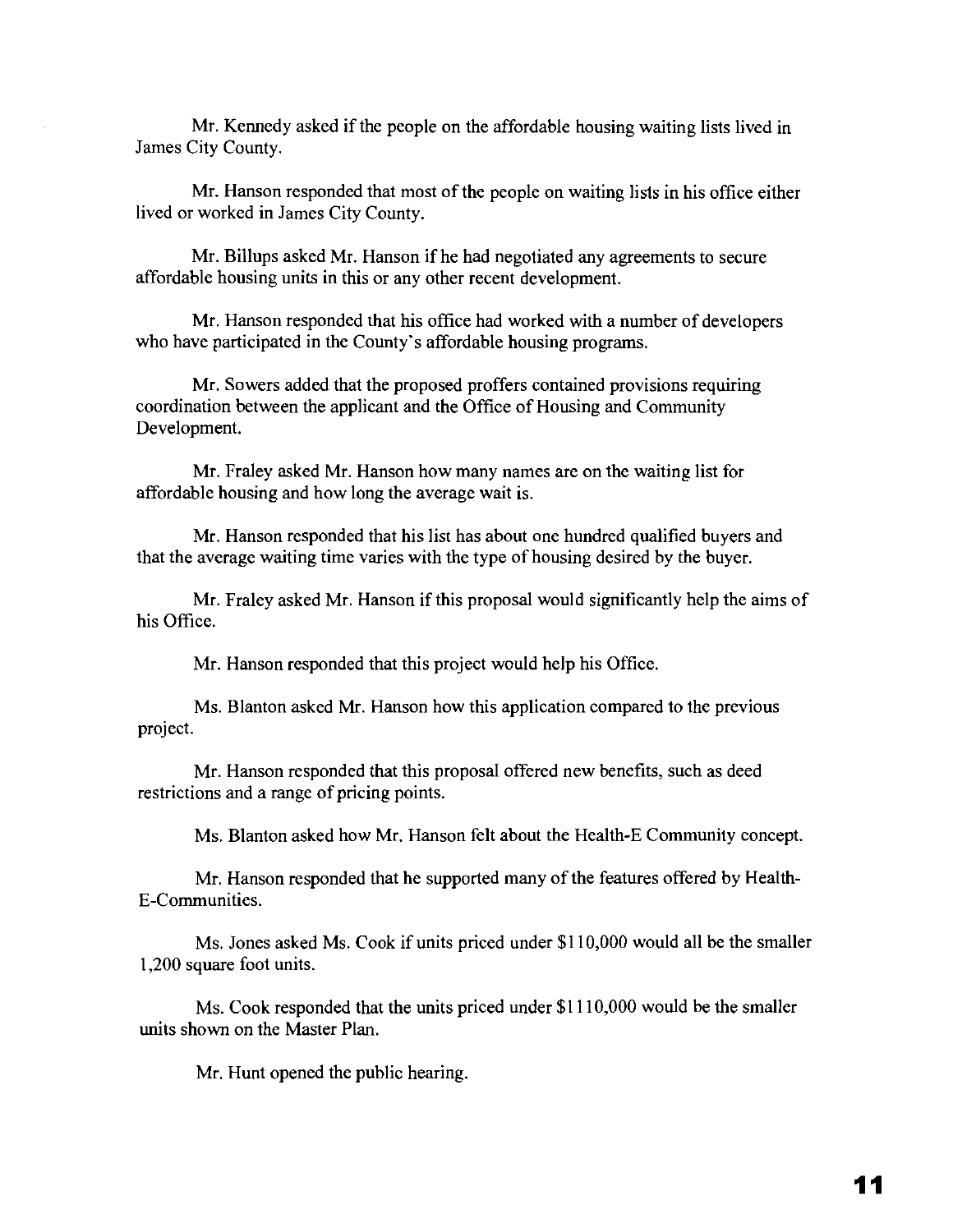Mr. Vernon Geddy, representing the applicant, gave a short presentation outlining the application. He detailed the actions of the previous developer, RML Corporation, and Mr. Epstein's plans to develop the site using the Health-E Community model.

Mr. Kennedy complemented Mr. Epstein on his past work. Mr. Kennedy asked what probability there was that the developer might need further revision of the proffers.

Mr. Epstein referred to his previous work with Michelle Point, which has not to this date required any proffer amendments.

Mr. Kale asked if Mr. Epstein had reduced any affordable housing units in Ironbound Village.

Mr. Epstein responded that, while he did not act as the original developer in Ironbound Village, he had built every proposed affordable unit proffered by the rezoning.

Mr. Hanson concurred with Mr. Epstein.

Ms. Blanton asked if Mr. Epstein had any concerns about the demand for the higher priced townhomes.

Mr. Epstein responded that he felt very comfortable with the demand for the townhomes.

Seeing no other speakers, Mr. Hunt closed the public hearing.

Mr. Fraley commented that he liked the project for the area and that he enthusiastically supported the project.

Ms. Jones stated that she liked the application and was prepared to support it.

Ms. Blanton stated her enthusiastic support of the project.

Mr. Kennedy commented that, with regards to land use, the project fits the area. Though he cited changes in the application along with the anticipated impact to the schools as reservations, he added his support to the application.

Mr. Billups stated that the County still faced serious challenges in regard to affordable housing. He stated his support.

Mr. Kennedy motioned approval.

Mr. Billups seconded the motion.

The Planning Commission voted 7-0 to support the application: YES: (7) Hunt, Jones, Fraley, Blanton, Kennedy, Kale, Billups. NO: (0)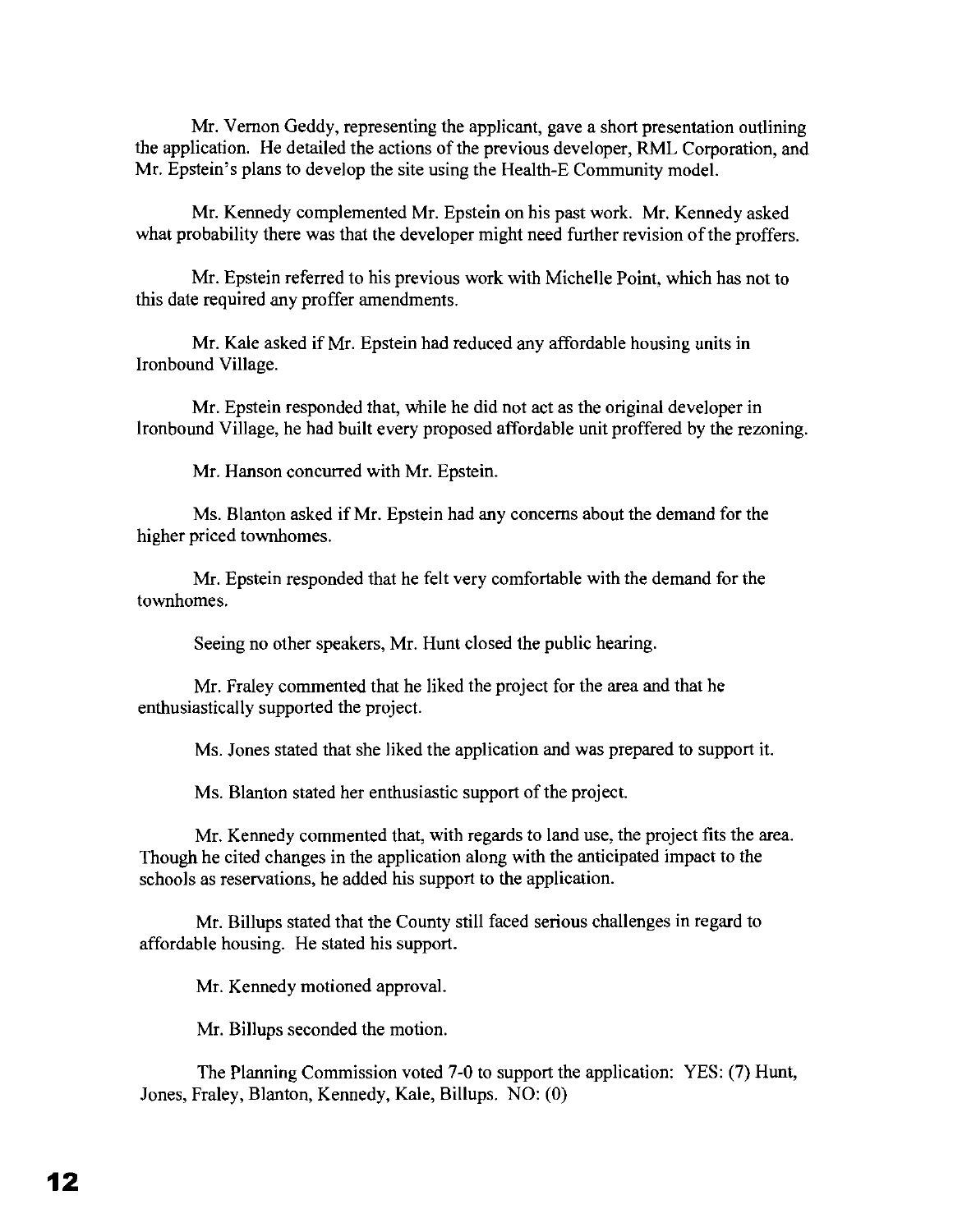# 5. PLANNING COMMISSION CONSIDERATION

# A. Monthly Board of Supervisor's Meeting Representative for 2005

Mr. Sowers stated that this item requested staff to forward an amendment

Mr. Hunt called for comments on the Board representation schedule.

The 2005 schedule for Planning Commission representation at the Board of Supervisor's meetings was approved with a unianimous voice vote.

## B. Initiating Resolution – Zoning Ordinance Amendment & Appeals

Mr. Sowers stated that this item requested staff to forward an amendment dealing with appeals to the Zoning Administrator. He asked the Commission to adopt the resolution.

Mr. Rogers added that law students had been assisting with the preparation of these amendments and that presentations would be forthcoming at a future meeting.

Mr. Kale moved approval.

Mr. Billups seconded.

The resolution was adopted with a unanimous voice vote.

# 6. PLANNING DIRECTOR'S REPORT

Mr. Sowers presented the report. He reminded Commissioners of the scheduled Bailon Test the next day, March 8, at 9:00 AM for a communications tower at the site of the Christian Life Center in Toano.

Mr. Kale confirmed the location.

Ms. Blanton asked for an exact location of where the ballon will be flying.

Mr. Sowers suggested meeting at the location to determine any weather delays or cancellations.

Ms. Jones confirmed that the application was being brought forward by the Christian Life Center.